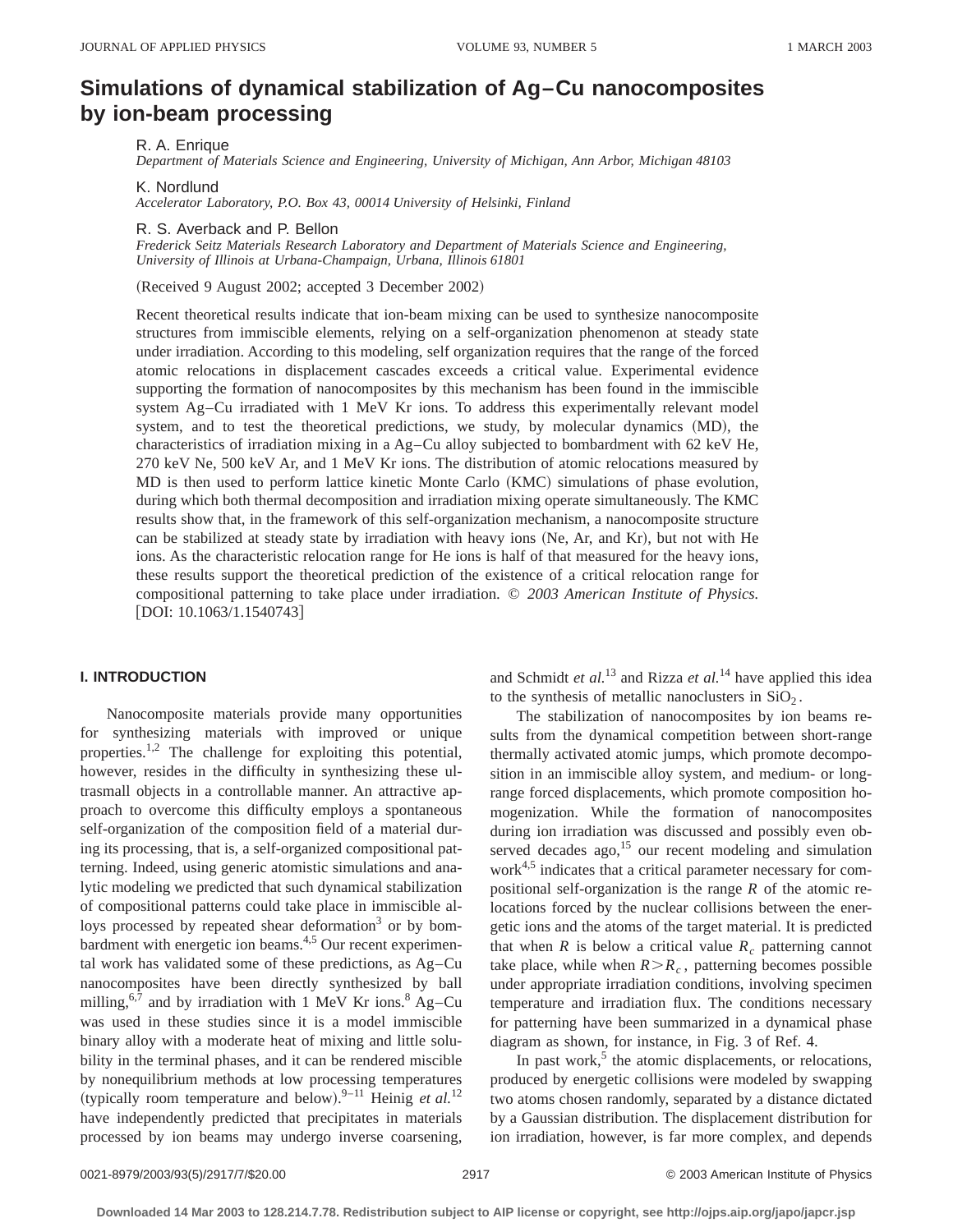on the ion mass and energy. To determine whether a particular irradiation condition will lead to compositional patterning, it is therefore necessary to consider its actual atomic displacement field. Here, we perform this analysis for irradiation of  $Ag_{50}Cu_{50}$  with 62 keV He, 270 keV Ne, 500 keV Ar, and 1 MeV Kr ions. As we will show, Ne, Ar, and Kr lead to patterning, but He does not. The results show, moreover, that to a first approximation the mean displacement of atoms provides a good evaluation on whether patterning will occur. Note that throughout this work we use the terms displacement field and displacement distribution to refer to the relocation of atoms in displacement cascades. This displacement distribution thus corresponds to what is often called replacement in the specialized literature, and should not be confused with the Frenkel pairs created by energetic collisions.

To study the effect of the displacement distribution, we combine several atomic simulations techniques. For a given energetic ion, the primary recoil spectrum is calculated using a molecular dynamics range calculation code MDRANGE.<sup>16</sup> Full molecular dynamics (MD) simulations are then performed at various recoil energies in order to sample the primary recoil spectrum, and to calculate the spectrum-averaged distribution of atomic relocation distances. This distribution of atomic relocations is then employed as an input parameter in rigid lattice kinetic Monte Carlo (KMC) simulations, which are used to follow the long-time behavior of the composition of the material during ion-beam processing. Four different ions are considered: 62 keV He, 270 keV Ne, 500 keV Ar, and 1 MeV Kr. The projected range is the same in all cases, 260 nm. These energies have been chosen to maximize the nuclear stopping power in Ag-Cu. As the mass of the incoming ions increases, the forced atomic mixing produced by nuclear collisions should increase, and it is expected that this will favor the stabilization of compositional patterns in the irradiated film.

### **II. SIMULATION METHODS**

We describe here the simulation methods and the parameters used in the simulations. As these methods are standard ones, only a brief summary is given for each procedure, with references for additional information.

# **A. Primary recoil spectra and molecular dynamics simulations**

Primary recoil spectra are calculated using MDRANGE with the ions impacting perpendicular to a randomly chosen plane and therefore correspond to a polycrystalline sample, assuming a random fcc crystal structure. We perform MD simulations of the full evolution of collision cascades produced in the  $\text{Ag}_50\text{Cu}_{50}$  random fcc alloy by self-recoils in the bulk with energies of 300 eV, 1 keV, 3 keV, 10 keV, and 50 keV, and random initial directions. The simulations utilize the original embedded-atom method potentials of Foiles, $17$ which have been found suitable for describing noble metals.18 The MD cascade simulation methods have been presented elsewhere.19 The atomic relocation distributions obtained with full MD for all the energies are then summed with the weight factors determined from the MDRANGE calculations.

## **B. Kinetic Monte Carlo simulations**

KMC simulations are employed to follow the long-term evolution of an immiscible binary alloy under the competition of two dynamics: vacancy-assisted thermal diffusion trying to bring the system to equilibrium, and athermal atomic relocations creating random mixing. Although it would be desirable to perform the KMC simulations on a relaxed lattice using the same interatomic potentials as those used in the MD simulations, such a seamless combination of MD and KMC is excessively demanding in terms of computing time. Currently such a method is limited to a few hundred vacancy jumps per atom for systems comprised of a few hundred atoms. $2\overline{0}$  These limitations are unacceptable for the present task, as unambiguous determination of nanocomposite stabilization requires systems with typically  $10^5 - 10^6$  atoms, and  $10^4 - 10^5$  vacancy jumps per atom. For that reason, we instead consider an immiscible  $A_{50}B_{50}$  generic alloy with kinetics and energetics comparable to  $Ag_{50}Cu_{50}$ .

A description of the kinetic model for thermal diffusion can be found in Ref. 3. The A and B atoms occupy sites on a rigid face centered cubic (fcc) lattice, and interact by nearestneighbor pair interactions  $e_{ij}$ . A single vacancy is placed in the system, and the frequency of atom–vacancy exchange is determined using standard rate theory, with the activation energy given by the energy required to break the bonds between the jumping atom and its surrounding, less the energy recovered when the atom is placed at the saddle point position. Time evolution is determined by a residence-time algorithm, $^{21}$  where the frequency of vacancy exchanges is weighted against the frequency of random-atomic relocations. One of the two kinds of events is randomly chosen according to their relative probabilities, and time is updated as the inverse of the sum of the individual frequencies.

The material parameters used in the simulation follow the choices made in Refs. 3 and 5, i.e.,  $e_{AA} = e_{BB}$  $=$  -0.7233 eV,  $w_{AB}$ =2 $e_{AB}$  -  $e_{AA}$  -  $e_{BB}$  = 0.055 33 eV,  $e_{AY}$  $= e_{\text{BV}} = 0.255$  eV. The latter parameters are the atomvacancy ghost interactions, introduced so as to reproduce the proper ratio between the cohesive and vacancy-formation energies in fcc metals.<sup>22</sup> The ordering energy  $w_{AB}$  corresponds to a heat of mixing  $\Delta H_m$ = 8.0 kJ/g atom, or to a critical temperature of the miscibility gap  $T_c = 1573$  K. This heat of mixing is close to the calculated  $(6-8.5 \text{ kJ/g atom})^{23-25}$  and measured (6 kJ/g atom)<sup>23</sup> values for Ag–Cu. The vacancy migrates with an attempt frequency  $v_0 = 10^{14} \text{ s}^{-1}$ , and the migration energy for the pure elements is set at  $E_{m,v}$  $=0.8$  eV, values representative of Ag and Cu. In the results presented here, the temperature has been kept constant at 400 K, as this is the temperature where nanocomposite formation has been observed experimentally in Ag–Cu during 1 MeV irradiation.<sup>8</sup>

The effect of ion-beam processing on the composition field of the alloy is modeled by introducing forced atomic relocations at a controlled frequency per atom  $\Gamma$ . In our model, we randomly select an atom and a jump distance, in compliance with the distribution of atomic relocations obtained by MD, for the given ion. Since KMC simulations are based on a fixed lattice, the data from MD are first lumped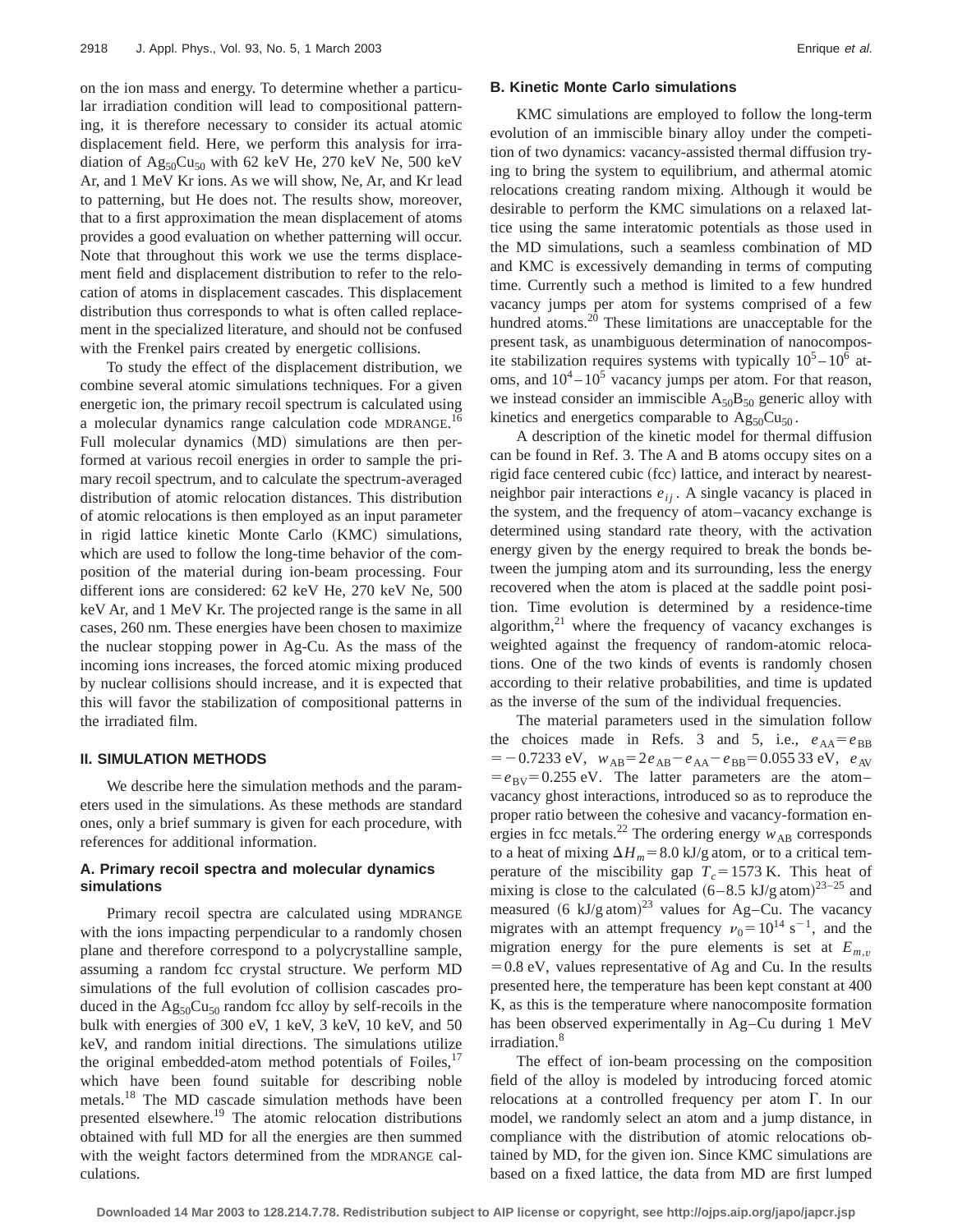into different neighboring shells. Once the distance is selected, a random direction in space is chosen, and the closest lattice point to that location is the final destination of the relocating atom.

For realistic modeling, the forced exchanges should be introduced correlated in time and space, so as to reproduce the cascade size and density observed in the MD simulations. Such an approach, however, would result in several complications in the KMC simulations, in particular regarding the creation and annihilation of point defects. As we focus here on the role played by the distribution of relocation distances, we simply perform the forced exchanges one at a time in all irradiation cases. Finally, we note that there is presently no evidence that atomic relocation correlations in displacement cascades can, by themselves, lead to compositional patterns, but we leave this point for future work.

The simulation domain is a  $L \times L \times L$  rhombohedral crystal with periodic boundary conditions. The faces of the rhombohedron are  $\{111\}$  planes in the fcc crystal. For this fcc crystal, we use  $a_0$  to denote the lattice parameter. The simulations reported here are carried out with  $L=64$ , but to check for finite-size effects we have also performed simulations with  $L=32$  and  $L=128$ . In order to maintain comparable parameters when *L* is changed, time is rescaled with a reference value for the vacancy concentration  $C_v = 1/(64)^3$ . In this model,  $C_v$  only enters as a multiplicative factor for the time scale of diffusion. The chosen value is comparable to the high-vacancy concentrations that can be generated by irradiation at low temperatures. This quantity can be estimated for specific irradiation conditions using rate equations that include the production, diffusion, and annihilation of point defects. While the principles for performing this modeling are well established, $26$  an accurate quantitative evaluation is difficult to realize, particularly for the case of a concentrated alloy, since it involves the knowledge of a large number of parameters that cannot be easily estimated *a priori*. These difficulties notwithstanding, to our aid comes the fact that the behavior of the system depends on the *relative* frequency of atomic relocations, that is, the ratio between the frequency of atomic relocations  $\Gamma$  and the thermal mobility, which allows us to interpret the quantitatively unknown vacancy concentration as a change in the time scale, i.e., a rescaling of the relative irradiation intensity.

Consequently, while the present results are obtained by fixing the irradiation temperature and varying the frequency of forced atomic exchanges  $\Gamma$ , the same sequence of steady states is obtained by fixing  $\Gamma$  and varying the temperature.<sup>5</sup> The former scheme is somewhat easier to implement in the simulations, while the later scheme would be easier to carry out experimentally.

#### **III. RESULTS**

#### **A. Distributions of atomic relocation range**

The primary recoil spectra are displayed in Fig. 1 for the four ions considered, given as the total number of atoms displaced for one incoming ion at all depths. Note that the He distribution is shifted to lower energies, with the maximum kinetic energy transfer to Ag and Cu atoms being only



FIG. 1. Number of primary Cu recoils produced by one incoming noble gas ion at all depths. The corresponding curves for Ag recoils are qualitatively similar, and quantitatively do not differ much from the Cu curves, so these are omitted for clarity. The curves are averages over  $10^4 - 3 \times 10^4$  range simulations of ions impacting on different surface positions.

8–14 keV, in comparison to 140–980 keV for the other ions. In Fig. 2 we show the distributions of atomic relocations for each energetic ion  $(He^+, Ne^+, Ar^+, or Kr^+)$  extracted from the MD simulations. As expected, the total number of relocations increases significantly with the projectile mass. In addition, peaks are observed for small relocation distances; the first peak, at  $d=0$  Å, corresponds to atoms that have not been relocated, as they are still on the site that they occupied before irradiation, although they have been slightly displaced; the following peaks at 2.7, 3.9, and 4.7 Å correspond to atoms that have been relocated to first, second, and third nearest neighbor sites, respectively. For distances larger than 8 Å, peaks are no longer resolved, as the separation distances between consecutive neighboring shells become comparable to the displacements between actual relaxed atomic positions and perfect lattice positions. This produces smooth tails for  $d > 8$  Å for Ne, Ar, and Kr irradiations. For He, the small relative number of large displacements results in insufficient statistics to obtain a smooth tail. The main point here is that Ne, Ar, and Kr irradiation produces a long-range tail in the



FIG. 2. Atomic relocations produced by the collision cascades initiated by the indicated ions on a  $\text{Ag}_{50}\text{Cu}_{50}$  alloy.

**Downloaded 14 Mar 2003 to 128.214.7.78. Redistribution subject to AIP license or copyright, see http://ojps.aip.org/japo/japcr.jsp**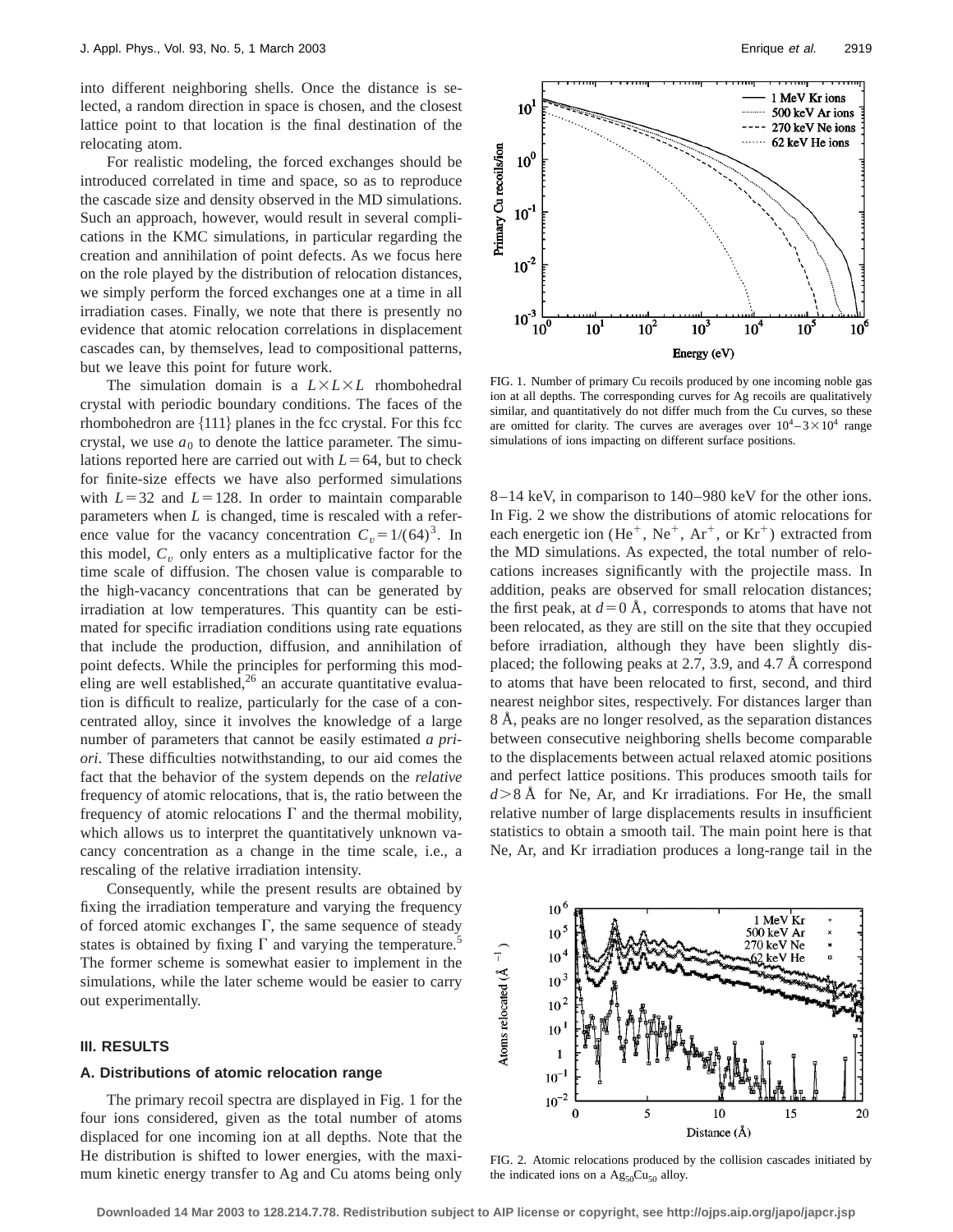

FIG. 3. Normalized distributions of atomic relocations. Ne, Ar, and Kr give essentially the same normalized distribution. He, on the other hand, produces a relocation distribution that weighs short-range jumps more heavily. Also shown are fittings to the data based on exponential decays:  $0.07 \text{ Å}^{-1} \exp(-r/3.08 \text{ Å})$  for the case of Ne, Ar, and Kr, and  $0.08 \text{ Å}^{-1} \exp(-r/1.44 \text{ Å})$  for the case of He.

atomic relocation range distribution, whereas He irradiation involves only short-range mixing. The long-range tails, as we will show, play a critical role in the stabilization of compositional patterns.

Aside from the variation in the total number of relocations, which increases from  $4.64 \times 10^4$ , to  $1.75 \times 10^5$ , to  $4.21 \times 10^5$  for Ne, Ar, and Kr ions, respectively, these three ions produce very similar distributions. The similarity in the distributions for Kr, Ar, and Ne is illustrated explicitly in Fig. 3, where the normalized distributions are plotted. In the analysis that follows, therefore, we will treat the case of irradiation by 1 MeV Kr as representative of the general behavior for the three heavy ions. The distribution for He, on the other hand, is qualitatively different, and only 298 atoms are relocated for each incoming ion. For all the ions, we find that the atomic relocations can be assumed to be homogenously distributed along the trajectory of the ion. The distribution remains essentially unchanged if we used the recoil spectrum for the ions along their whole trajectory, or only while they travel between 50 and 150 nm inside the material.

#### **B. Steady-state microstructures under irradiation**

The above distributions of atomic relocations are next fed into the KMC simulations. To that effect, the data are first lumped into neighboring shells. Figure 4 shows a comparison between the data lumped from MD, which is an input for the KMC simulations, and the distribution actually generated in the KMC code by the method described in the previous section. We note that the latter present greater oscillations with respect to the mean curve. These oscillations result from the large variation of coordination numbers from neighboring shell to neighboring shell on a rigid lattice, which introduces a bias in the probability to relocate atoms on these shells. This bias is much less pronounced in the MD results since, due to lattice relaxation, there is a spreading of the distance distribution, instead of sharply defined peaks.

For each ion, a series of simulations is performed to determine the sequence of steady states reached as the forced relocation frequency  $\Gamma$  is increased. We verified that the true



FIG. 4. Comparison between the distribution of atomic relocations calculated by MD, (lumped into the discrete jumps on a fixed fcc lattice), and the ones actually used in the KMC simulations:  $(a)$  1 MeV Kr and  $(b)$  62 keV He.

steady state is obtained under the chosen conditions by checking that simulations with two extreme initial states, a random solid solution and a pure A/B bilayer, resulted in statistically identical results. As recalled in Sec. I, steadystate patterning takes place when the forced relocations are sufficiently frequent to prevent macroscopic decomposition, but not as high as to force a solid solution. A first glimpse of the nature of the steady states is obtained by direct visualization of the configurations. As discussed in a previous article, $5$ this qualitative assessment is not always sufficient to distinguish patterned microstructures from solid solutions. For an unambiguous determination, we calculate the spherically averaged structure factor  $S(k)$  of these configurations: in the case of a solid solution *S*(*k*) decreases monotonously with *k*, adopting a shape close to a Lorentzian; in a patterned state, on the other hand,  $S(k)$  contains a peak at some nonzero wave vector *k*.

Figure 5 displays a sequence of steady states obtained with the Kr relocation distribution. The stabilization of patterns is clear, and it is confirmed by the corresponding structure factors, shown in Fig. 6. No attempt is made here to precisely determine the stability boundaries from macroscopic decomposition to patterning, and from patterning to solid solution, as  $\Gamma$  increases. As discussed in Ref. 5, these boundaries are difficult to determine accurately in the KMC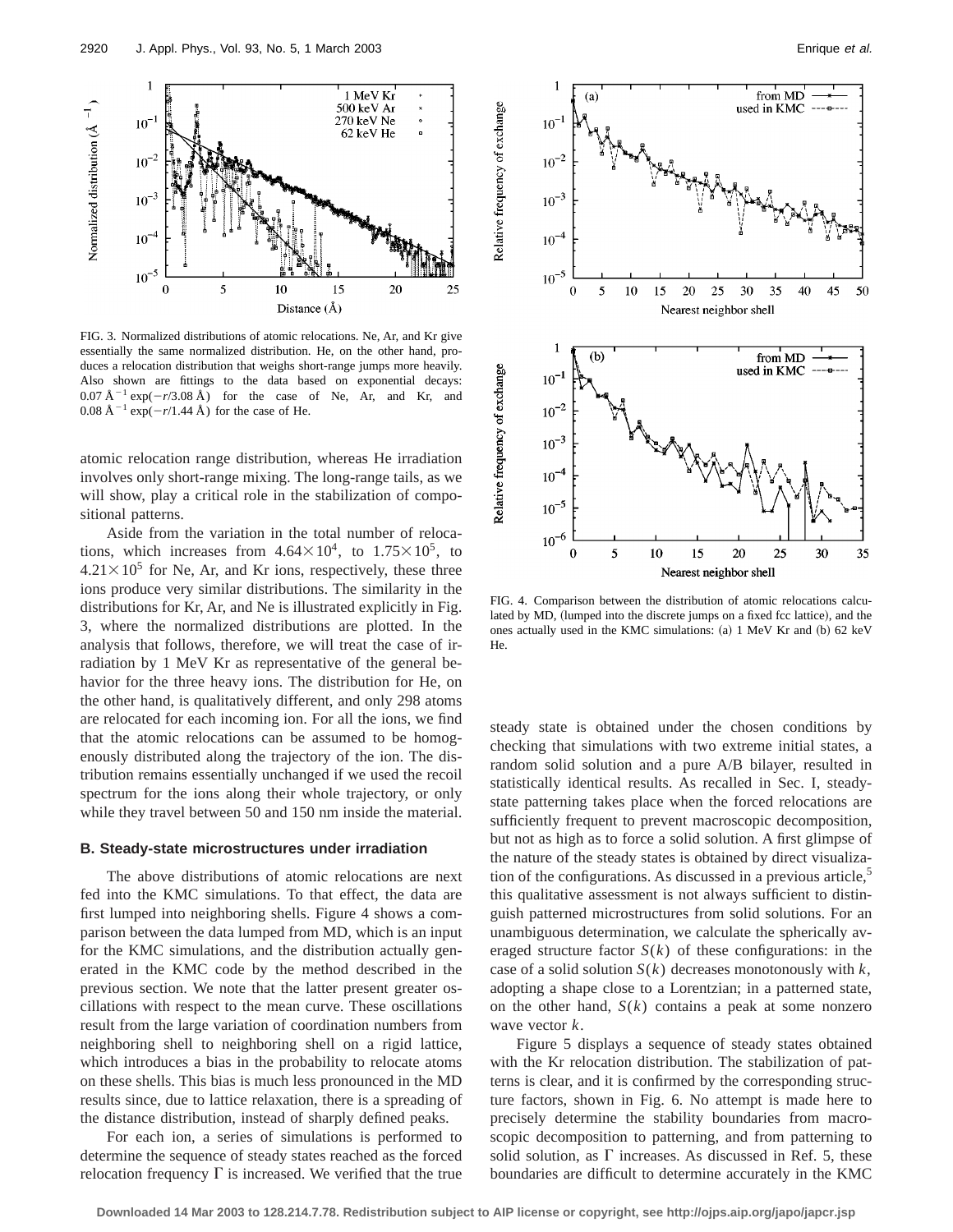

FIG. 5. A series of steady-state microstructures from KMC simulations based on the distribution of atomic relocations produced by 1 MeV Kr ions. Two-dimensional cuts of the three-dimensional simulations. We can observe the formation of steady-state patterns with a characteristic length scale, in a nanocomposite structure.

simulations due to finite size effects and to atomic correlations in the solid solutions, respectively.

In the case of He irradiation  $(Fig. 7)$ , patterns are not visually observed in the microstructures. Furthermore, the required peak in  $S(k)$  for patterning is also absent (Fig. 8), even after refining the spectrum of  $\Gamma$  values. We can therefore conclude that patterning does not take place in the KMC simulations when the relocation distribution for He irradiation is used.

#### **IV. DISCUSSION**

The main purpose of this article is to address, by simulations, the effect of the primary recoil spectrum on the microstructural evolution in Ag–Cu thin films. Previous work has shown that stable nanocomposites form if the average recoil distance of displaced atoms is sufficiently large. The present simulations examine whether such relocation distributions can be realized in real systems, and under what irradiation conditions. Here we considered the primary recoil spectra of He, Ne, Ar, and Kr ions in  $Ag_{50}Cu_{50}$ . The energies of the ions were chosen to maximize the damage energy in



FIG. 7. A series of steady-state microstructures from KMC simulations based on the distribution of atomic relocations produced by 62 keV He ions.

200 nm thick films for possible future comparison with experiment. Note, however, that the primary recoil spectrum is quite insensitive to ion energy.

When the distributions of atomic relocations for all the ions are normalized, we find two paradigmatic cases: irradiation by "heavy" ions (Ne, Ar, and Kr) and "light" ions  $(He)$ . The heavy ion displacement distributions are nearly identical in shape  $(Fig. 3)$  because they produce a large number of recoils with energies higher than 10 keV. Only these highenergy recoils can produce long-range atom relocations. Moreover, at energies somewhat above 10 keV, cascades in Ag–Cu are split into subcascades, $19$  making the atom redistribution self similar. Hence the tails of the heavy ion atom displacement distributions (Figs. 2 and 3) are similar.

Let us first discuss in some detail the displacement distribution of Kr irradiation. In this case, the long-range tail of the distribution is well fitted by an exponential decay with a decay length of  $\approx$  3.08 Å, as shown in Fig. 3. The actual functional form for the distribution of atomic relocations, however, deserves a closer examination: even though our KMC simulations are not based on these functional forms, this analysis is still of relevance to theoretical models, such as those developed in Refs. 4 and 12. Furthermore, it can shed light on the physical mechanism underlying forced



FIG. 6. Structure factor for the microstructures shown in Fig. 5, plus a curve for a high frequency of random relocations  $\Gamma = 100 \text{ s}^{-1}$ , corresponding to a solid-solution microstructure.



FIG. 8. Structure factor for the microstructures shown in Fig. 7, plus a curve for a high frequency of random relocations  $\Gamma = 1000 \text{ s}^{-1}$ , corresponding to a solid-solution microstructure.

**Downloaded 14 Mar 2003 to 128.214.7.78. Redistribution subject to AIP license or copyright, see http://ojps.aip.org/japo/japcr.jsp**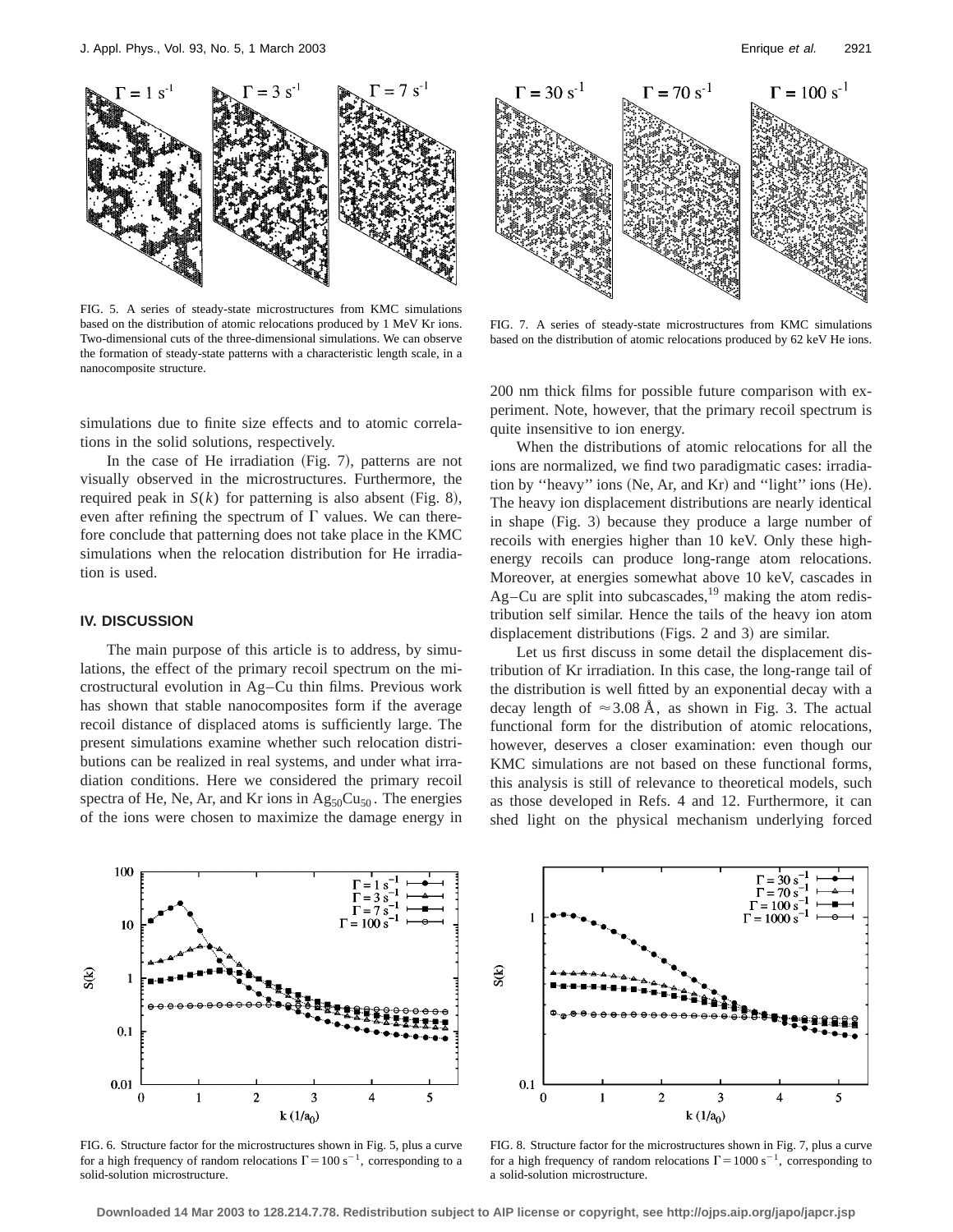atomic relocations, helping to determine whether long-range mixing is mainly ballistic or takes place during the thermal spike.<sup>27</sup> To address this point let us consider two models based on the possible physical scenarios:  $(1)$  atomic relocations are produced via a random walk in the thermal spike; and  $(2)$  atomic relocations are ballistic and thus distributed according to an exponential decay, which is characterized by the atom mean-free path. The corresponding distributions of relocation distances after spherical averaging are, in the first case, a Gaussian distribution

$$
W_R^{(1)}(r) = A_1 r^2 \exp(-3r^2/2R_1^2),
$$

and in the second case, an exponential decay

$$
W_R^{(2)}(r) = A_2 r^2 \exp(-r/R_2).
$$
 (1)

In these equations  $R_1$  and  $R_2$  are the average random walk distance and the mean-free path, respectively. Therefore, to test the measured distributions against these two models, we can use the generic fitting function

$$
W_R(r) = Ar^2 \exp(-r^n/R), \qquad (2)
$$

where *A*, *n*, and *R* are fitting parameters. Only the quasicontinuum part of the actual distributions is used for this fitting  $(5 \text{ Å} < d < 19 \text{ Å})$ . We find that the set of parameters that fit the data are  $A = 44000$  atom/ $\AA$ ,  $R = 1.27$   $\AA$ , and  $n = 0.87$ . The fitted value for *n* makes this exponent far closer to an exponential tail than to a Gaussian profile. Instead of using *n* as a parameter, we can also attempt to fit the data by fixing  $n=1$  and  $n=2$ . We find that a good fit is obtained with *n*  $=$  1, as it can be seen in Fig. 3. However, the Gaussian profile with  $n=2$  fails to reproduce the behavior of the data, reinforcing the idea that long-range relocations are mainly of a ballistic nature.

The observation that the tail of the relocation distribution agrees better with a ballistic relocation model than with a heat spike model might at first seem surprising, since cascades in Ag–Cu are well known to be in the heat spike regime for recoil energies higher than  $\sim$  5 keV (see Refs. 18) and 28). The atom relocations that occur in the heat spike, however, are relatively short range, since the liquidlike zone persists for a few picoseconds. Hence the number of relocated atoms in a thermal spike is large but their relocation distance is small. The existence of ''ballistic'' long-range tails in the displacement distribution is therefore not in contradiction with the nature of atomic mixing in thermal spikes.

We now turn to the 62 keV He irradiation case, for which practically all recoils have energies well below 10 keV  $(Fig. 1)$ . The redistribution of atoms is dominated by lowenergy cascades, and as a result medium- and long-range relocations are rare. The number of events at these lower recoil energies, unfortunately, is too low to perform a statistically meaningful fit. It is nevertheless clear that the He relocation distribution is more concentrated toward short relocation distances, as compared to the distributions produced by Ne, Ar, and Kr ions. If a simple exponential fit is attempted, as shown in Fig. 3, the decay length is  $R=1.44$  Å which, in fact, is half that obtained for the three other ions.

By KMC simulations we analyze ion-beam mixing in these two cases, and find that while compositional patterning can be achieved by bombardment with Kr ("heavy") ions, it cannot be achieved by irradiation with He ("light") ions. No characteristic length scale can be observed in the structure factor  $S(k)$  for the He case, while one is clearly evident in the Kr case. This is due to the larger relocation distances forced by heavy-ion irradiation. In fact, these two cases resemble the model cases examined in Ref. 5, when both situations were encountered by changing the average relocation distance *R*. The case of He is representative of an atomic mixing by purely nearest-neighbor exchanges, while Kr is representative of mixing involving longer relocations. The present results would indicate that the critical relocation range for compositional patterning lies between  $\approx 1.5$  and  $\approx$  3 Å, assuming exponential decays for the relocation distributions. This is in very good agreement with the continuum theory applied to the model alloy used in the KMC simulations: it predicts a critical relocation range of one half nearest neighbor distance, i.e., 1.38 Å.<sup>5</sup>

We next compare the results presented here with the ion beam mixing experiments in  $Ag-Cu$ .<sup>8,11</sup> It was mentioned before that a direct quantitative comparison presents difficulties with regards to the exact estimation of the times for diffusion. However, we can still estimate the frequency of atomic relocations in the experimental case by means of the results presented in Fig. 2. In the experiment of ion-beam mixing of Ref. 8 the irradiation flux was 1.21  $\times$ 10<sup>13</sup> ion/cm<sup>2</sup> s, corresponding to an experimental frequency of atomic relocations  $\Gamma \approx 2.8 \text{ s}^{-1}$ . It is encouraging that this is in agreement, at least within 1 order of magnitude, with the frequencies required to produce patterning in the simulations presented here in Fig. 5.

The KMC simulation results show that in the case of ion-beam mixing with light ions, no length-scale selection is found, as evidenced in the structure factor  $S(k)$ . The information contained in the structure factor suggests that small angle scattering experiments are the appropriate experimental tool to study the formation of compositional patterns by ion-beam mixing, since different distinct features are present for each ion case. Such experiments have not been performed yet, although they have been previously proposed.<sup>5,8</sup> A random solid solution synthesized, for instance, by low temperature irradiation would provide a suitable initial state. Based on the idea of using small angle scattering as the characterization technique, we can make an estimation of the total doses required in this experimental procedure by comparing the cases of Kr and He irradiation, as presented in Figs. 6 and 8. From those figures we can establish that an equilibration of the structure factor up to a minimum wave vector  $k_{\text{min}} \approx 0.7/a_0$  is necessary to make a clear distinction between both cases. In our KMC simulations, starting from a random solid solution initial condition, we find that He doses in the range  $5 \times 10^{16} - 2 \times 10^{17}$  ion/cm<sup>2</sup> are needed to achieve a steady state in the structure factor evaluated at  $k_{\text{min}}$ . These are reasonable doses from the experimental point of view, making it feasible to test the prediction that steady-state compositional patterning cannot be stabilized with 62 keV He irradiation.